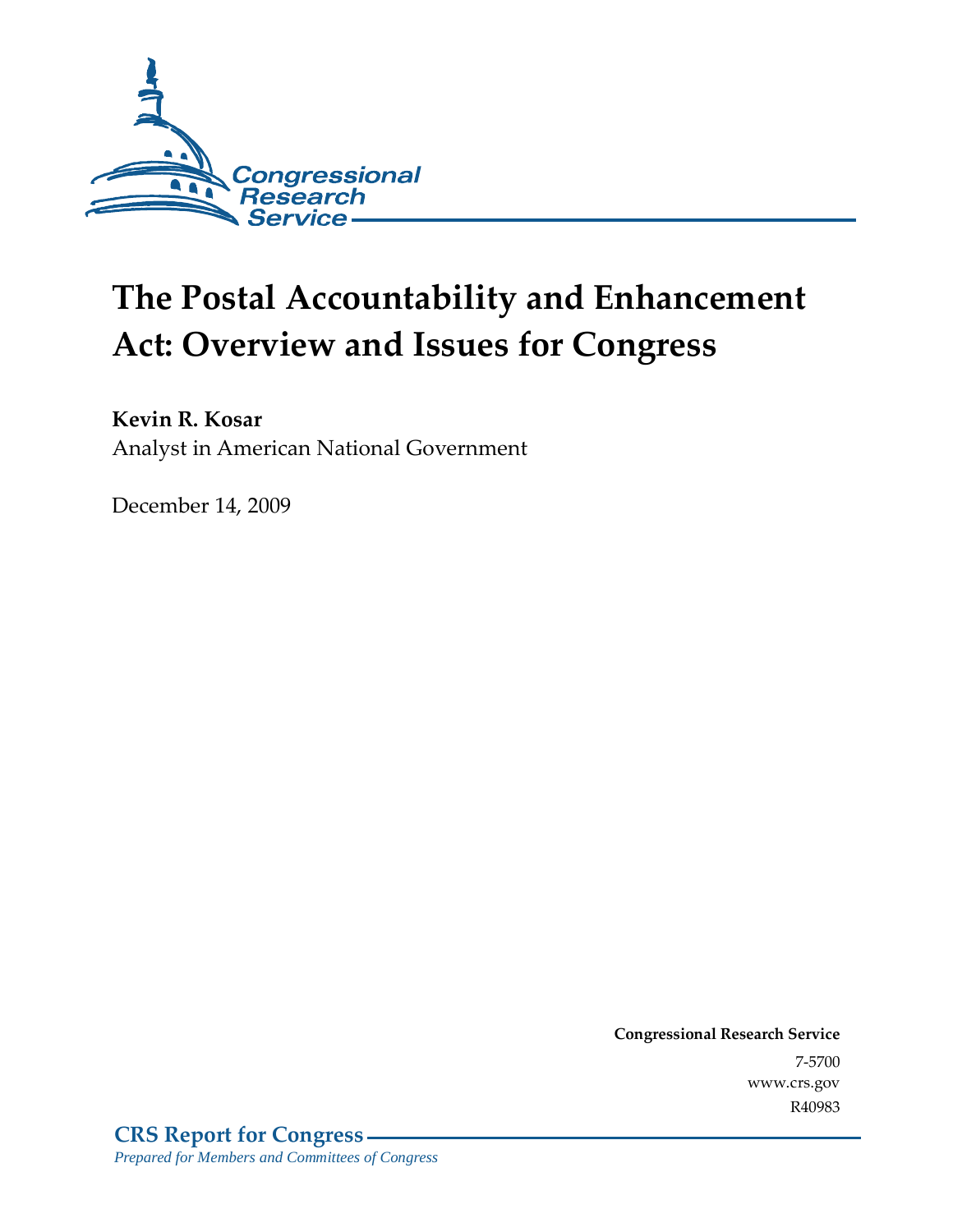## **Summary**

President George W. Bush signed the Postal Accountability and Enhancement Act (PAEA; P.L. 109-435; 120 Stat. 3198) on December 20, 2006. The PAEA was the first broad revision of the 1970 statute that replaced the U.S. Post Office with the U.S. Postal Service (USPS), a selfsupporting, independent agency of the executive branch.

This report describes Congress's pursuit of postal reform, and summarizes the major provisions of the new postal reform law. The report also suggests PAEA-related oversight issues for Congress.

Legislatively, the pursuit of reform of the U.S. Postal Service (USPS) began during the  $104<sup>th</sup>$ Congress, in 1996. A number of factors encouraged the movement for postal reform. Perhaps foremost were the financial challenges of the USPS.

A decade later, Congress enacted the PAEA, which made over 150 changes to postal law. Some of the more significant alterations are defining the term "postal service"; restricting the USPS's authority to provide nonpostal services; altering the USPS's budget submission process; requiring the USPS to prefund its future retiree health benefits by establishing the Postal Service Retiree Health Benefits Fund; and replacing the USPS's regulator, the Postal Rate Commission, with the more powerful Postal Regulatory Commission.

The inherent complexity of lawmaking and the execution thereof invites disagreement and confusion over what a law means and how it should be implemented. In the three years since the enactment of the PAEA, some issues and questions concerning the law's provisions have arisen. These include, but are not limited to, possible executive branch concerns about the PAEA and the separation of powers; the cost of prefunding USPS future retiree health benefits; the role of the public in the closure of nonretail postal facilities; the USPS's authority to provide nonpostal products and services, and the viability of the USPS's business model.

This report will be updated should events warrant.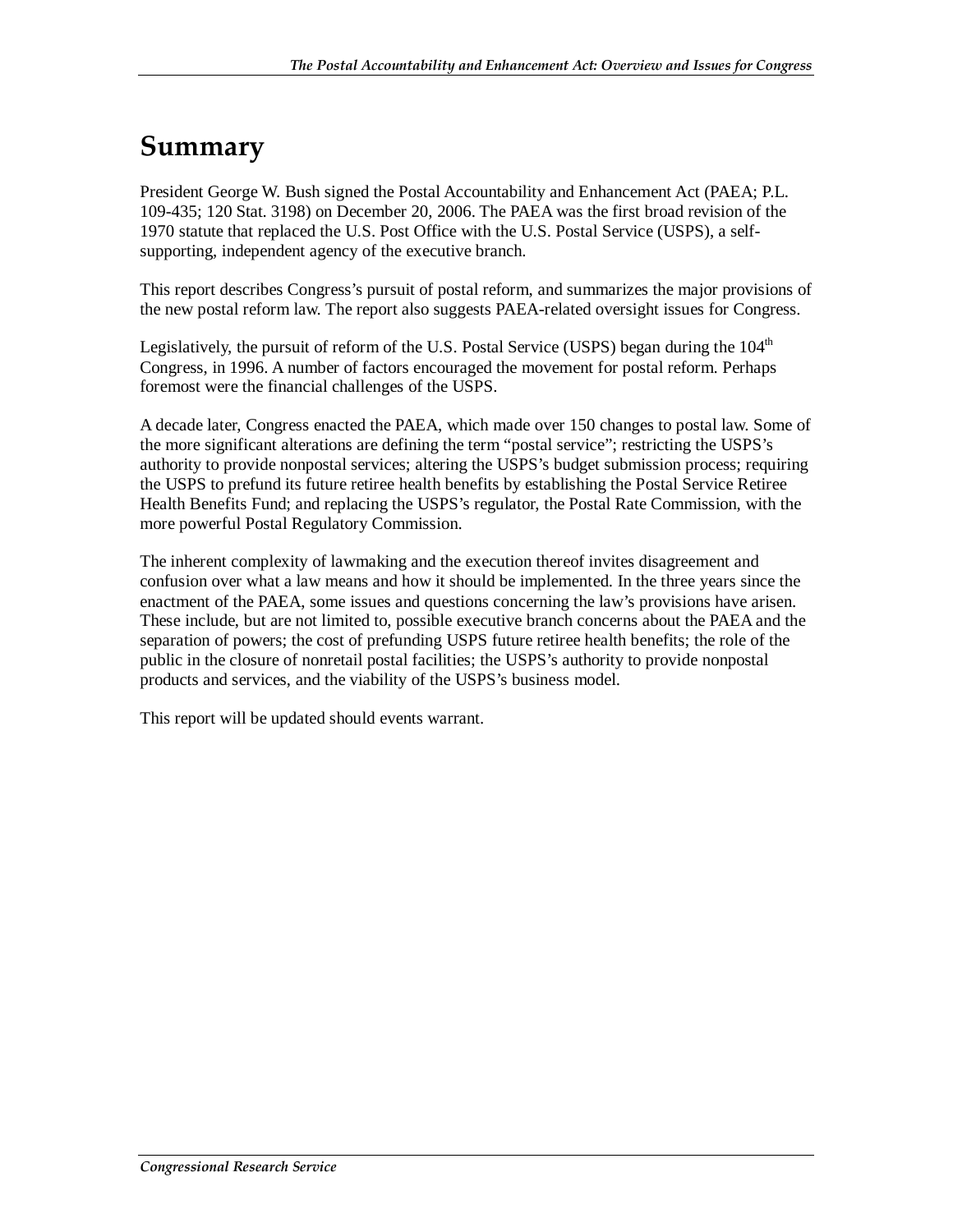# **Contents**

| The USPS's Authority to Provide Nonpostal Products and Services and the Viability |  |
|-----------------------------------------------------------------------------------|--|
|                                                                                   |  |

### **Tables**

### **Contacts**

|--|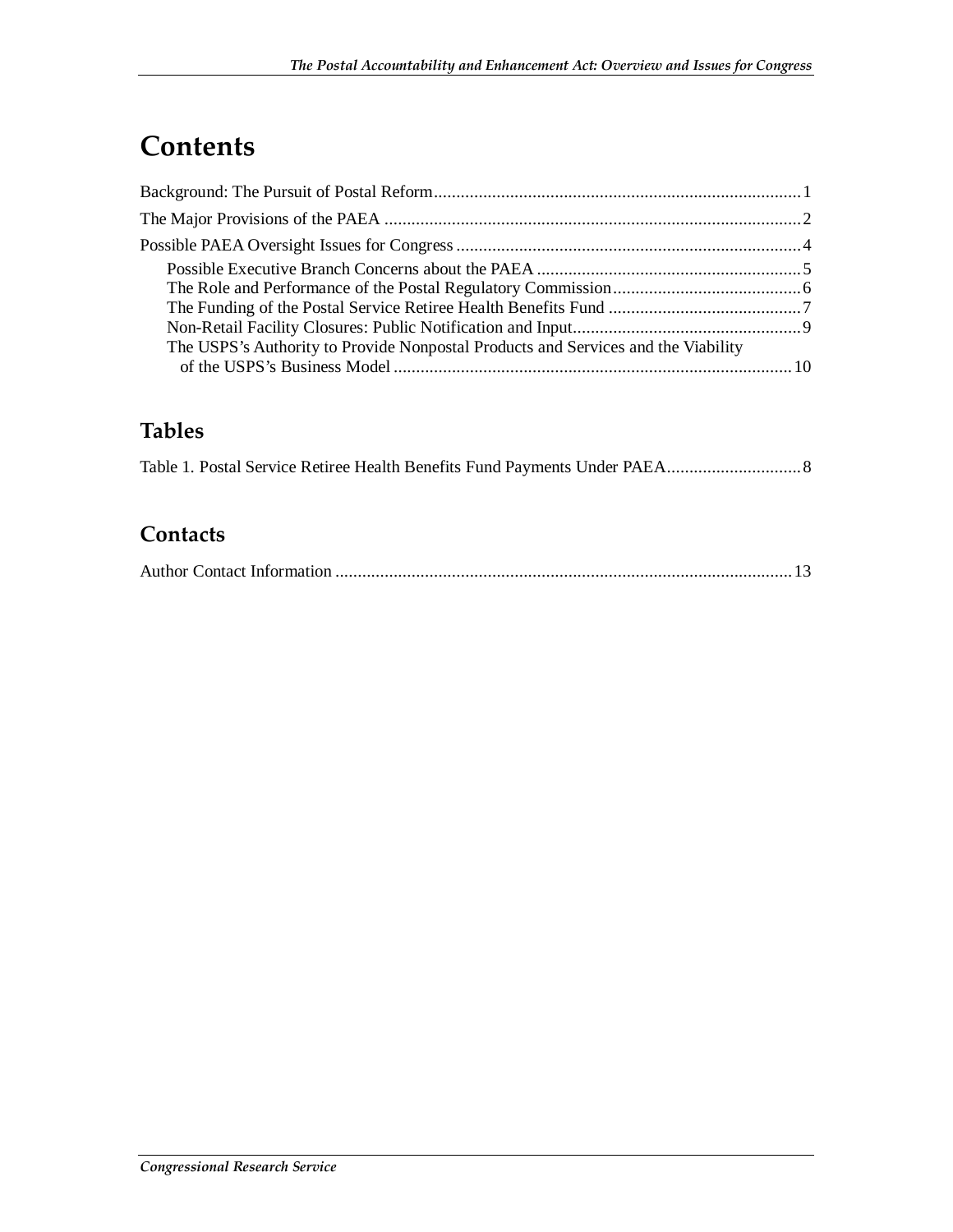### **Background: The Pursuit of Postal Reform**

Legislatively, the pursuit of reform of the U.S. Postal Service (USPS) began during the  $104<sup>th</sup>$ Congress. On June 25, 1996, Representative John McHugh introduced H.R. 3717, the Postal Reform Act of 1996. The reform movement culminated in the 109<sup>th</sup> Congress. On December 9, 2006, Congress enacted H.R. 6407, the Postal Accountability and Enhancement Act (PAEA). President George W. Bush signed it into law on December 20, 2006 (PAEA; P.L. 109-435; 120 Stat. 3198).

A number of factors encouraged the movement for postal reform. Perhaps foremost were the financial challenges of the  $USPS$ .<sup>1</sup> First class mail use was declining as customers substituted electronic alternatives, such as e-mail and online bill paying, for hard-copy letters.<sup>2</sup> Yet the USPS's costs—about 76% of which were labor-related—rose with the addition of 2 million new addresses each year and mounting obligations for USPS future retiree health benefits.<sup>3</sup>

Additionally, the USPS, its board of governors, the Government Accountability Office (GAO), mailers' organizations, postal labor unions, and most recently a presidential commission said that the Postal Reorganization Act of 1970 no longer provided a viable business model.<sup>4</sup> The ratesetting process was criticized for preventing the USPS from responding quickly to an increasingly competitive marketplace. Critics also argued that long-standing political and statutory restrictions impeded efforts to modernize the mail processing network and close unneeded facilities.

Finally, passage of the Postal Civil Service Retirement System Funding Reform Act of 2003 (PCSRSFRA; P.L. 108-18; 117 Stat. 624) helped sow the seeds for reform. The PCSRSFRA was enacted after it was discovered that the USPS was over-funding its retirees' pensions.<sup>5</sup> The act reduced the USPS's pension outlays. However, it shifted the costs of postal employees' military service-related pension costs from the U.S. Treasury to the USPS—a \$27 billion obligation.<sup>6</sup> The PCSRSFRA also required much of the reduction from the previous pension outlay levels to be put toward lowering the USPS's debt and funding an escrow account. The law did not, however, dedicate the escrow fund to any particular use (e.g., postal worker benefits),

 1 On the postal reform movement, see out-of-print CRS Report RL33618, *Postal Reform*, by Kevin R. Kosar, available from the author.

<sup>2</sup> See CRS Report R40626, *The U.S. Postal Service and Six-Day Delivery: Issues for Congress*, by Wendy R. Ginsberg.

<sup>&</sup>lt;sup>3</sup> Michael Schuyler, "The Postal Wage Premium: No Wonder the Postal Service Loses Money," IRET Congressional Advisory no. 131, Institute for Research on the Economics of Taxation (Washington: July 24, 2002).

<sup>4</sup> U.S. General Accounting Office (now Government Accountability Office), *U.S. Postal Service: Financial Outlook and Transformation Challenges*, GAO Testimony 01-733T, May 15, 2001; U.S. Congress, House Committee on Government Reform, *The Postal Service's Uncertain Financial Outlook*, 107<sup>th</sup> Cong., 1<sup>st</sup> sess., Part I, April 4, 2001, Part II, May 16, 2001 (Washington: GPO, 2001); Senate Committee on Governmental Affairs, *Financial Outlook of the United States Postal Service*, 107<sup>th</sup> Cong., 1<sup>st</sup> sess., May 15, 2001 (Washington: GPO, 2002); and President's Commission on the United States Postal Service, *Embracing the Future: Making the Tough Choices to Preserve Universal Mail Service: Report of the President's Commission on the United States Postal Service* (Washington: GPO, July 31, 2003). The recommendations of the President's Commission are discussed in out-of-print CRS Report RS21640, *The Legislative Recommendations of the President's Commission on the United States Postal Service: An Overview*, by Kevin R. Kosar, available from the author.

<sup>5</sup> U.S. Congress, Senate Committee on Governmental Affairs, *Postal Civil Service Retirement System Funding Reform Act of 2003*, S.Rept. 108-35, 108<sup>th</sup> Cong., 1<sup>st</sup> sess., April 8, 2003, pp. 2-3.

<sup>6</sup> Government Accountability Office, *Postal Pension Funding Reform: Review of Military Service Funding Proposals*, GAO-04-281 (Washington: GAO, November 2003).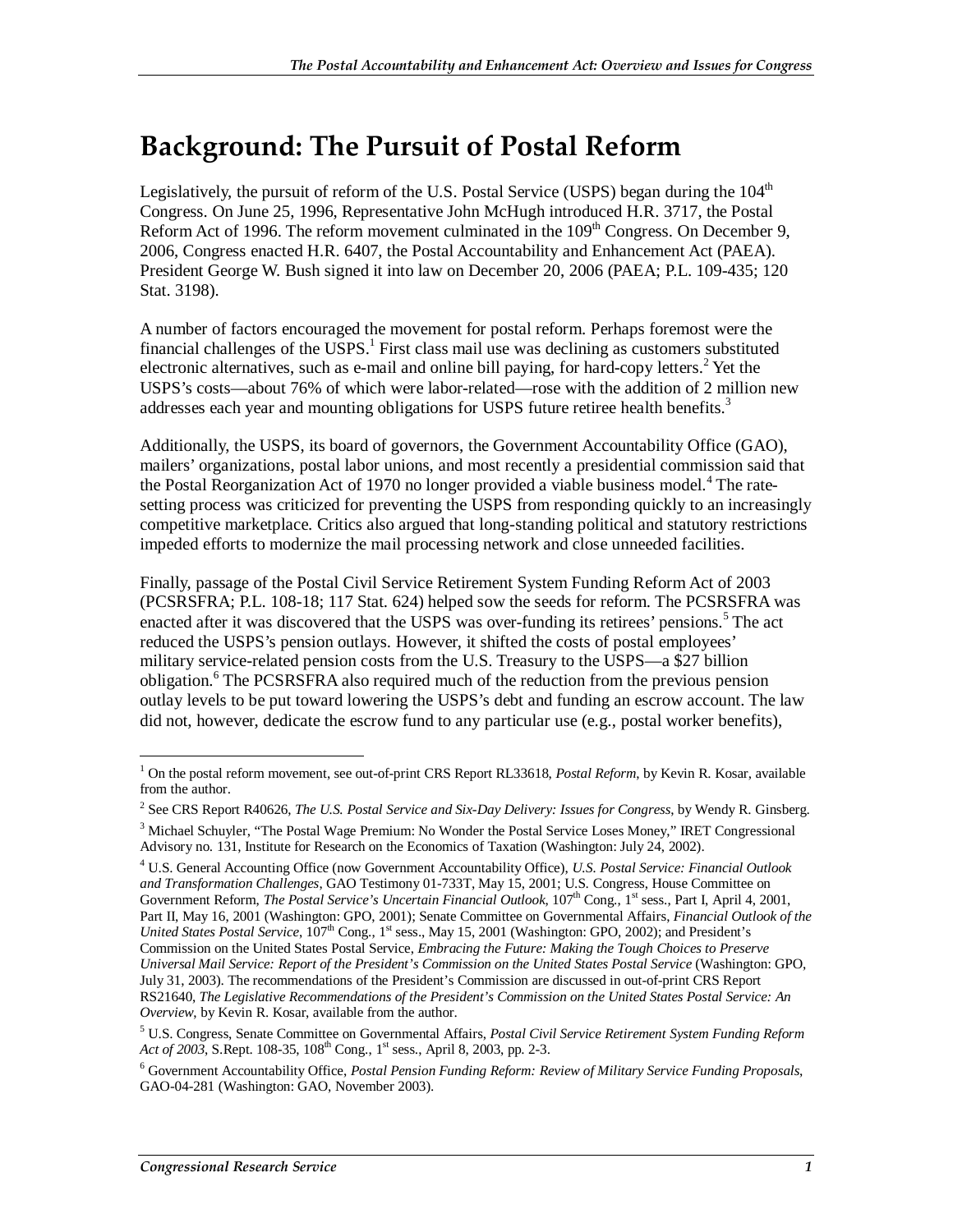meaning that the USPS had to make a large annual payment that neither provided operational benefits nor generated revenues.<sup>7</sup>

### **The Major Provisions of the PAEA**

According to a CRS analysis using CQ.com's "Legislative Impact" tool, the PAEA makes more than 150 changes to current federal law.<sup>8</sup> The law's major changes include the following:

- **Definition of the term "Postal Service."** Section 101 of the law defines "postal service" to mean "the delivery of letters, printed matter, or mailable packages, including acceptance, collection, sorting, transportation, or other functions ancillary thereto." This provision is significant because previously the law did not define "postal service," an omission, critics have contended, that permitted the USPS to undertake nonpostal activities (e.g., the sale of prepaid phone cards) to the detriment of private-sector firms.<sup>9</sup>
- **Alteration of the USPS's budget submission process.** Section 603 altered the budget submission process for the USPS's Office of Inspector General (USPSOIG) and the Postal Rate Commission (PRC). In the past, the USPSOIG and the PRC submitted their budget requests to the USPS's Board of Governors. Accordingly, past presidential budgets did not include the USPSOIG's or PRC's funding requests or appropriations. Under the PAEA, both the USPSOIG and the PRC—which the PAEA renamed the Postal Regulatory Commission—must submit their budget requests to Congress and to the Office of Management and Budget, and they are to be paid from the Postal Service Fund. The law further requires USPSOIG's budget submission to be treated as part of USPS's total budget, while the PRC's budget, like the budgets of other independent regulators, is treated separately. $10$
- **Return of military obligations to the Treasury.** Section 802 of the law relieves the USPS of the \$27 billion cost of paying postal worker pension benefits that are attributable to military service.
- **Repeal of the escrow account.** Section 804 of the law abolished the escrow account established by P.L. 108-18.
- **Establishment of the Postal Service Retiree Health Benefits Fund.** Sections 801 to 803 of PAEA change the USPS from funding its retirees' health care costs from an out-of-pocket or pay-as-you-go basis to prefunding these obligations.<sup>11</sup>

 7 Government Accountability Office, *Postal Pension Funding Reform: Issues Related to the Postal Service's Proposed Use of Pension Savings*, GAO-04-238 (Washington: GAO, November 26, 2003).

<sup>8</sup> CQ.com's Legislative Impact Tool is accessible at http://www.cq.com/legimpact.do.

<sup>9</sup> Government Accountability Office, *Postal Service: Development and Inventory of New Products*, GAO/GGD99-15 (Washington: GAO, 1998).

<sup>&</sup>lt;sup>10</sup> The Postal Service generates nearly all of its funding by charging users of the mail for the costs of the services it provides. However, Congress does provide an annual appropriation to compensate the USPS for revenue it forgoes in providing free mailing privileges to the blind and overseas voters. For further information on the USPS and appropriations, see CRS Report R40801, *Financial Services and General Government (FSGG): FY2010 Appropriations*, coordinated by Garrett Hatch.

<sup>&</sup>lt;sup>11</sup> On the GAO's evolving views of the USPS's use of pay-as-you-go funding, see David M. Walker, Comptroller (continued...)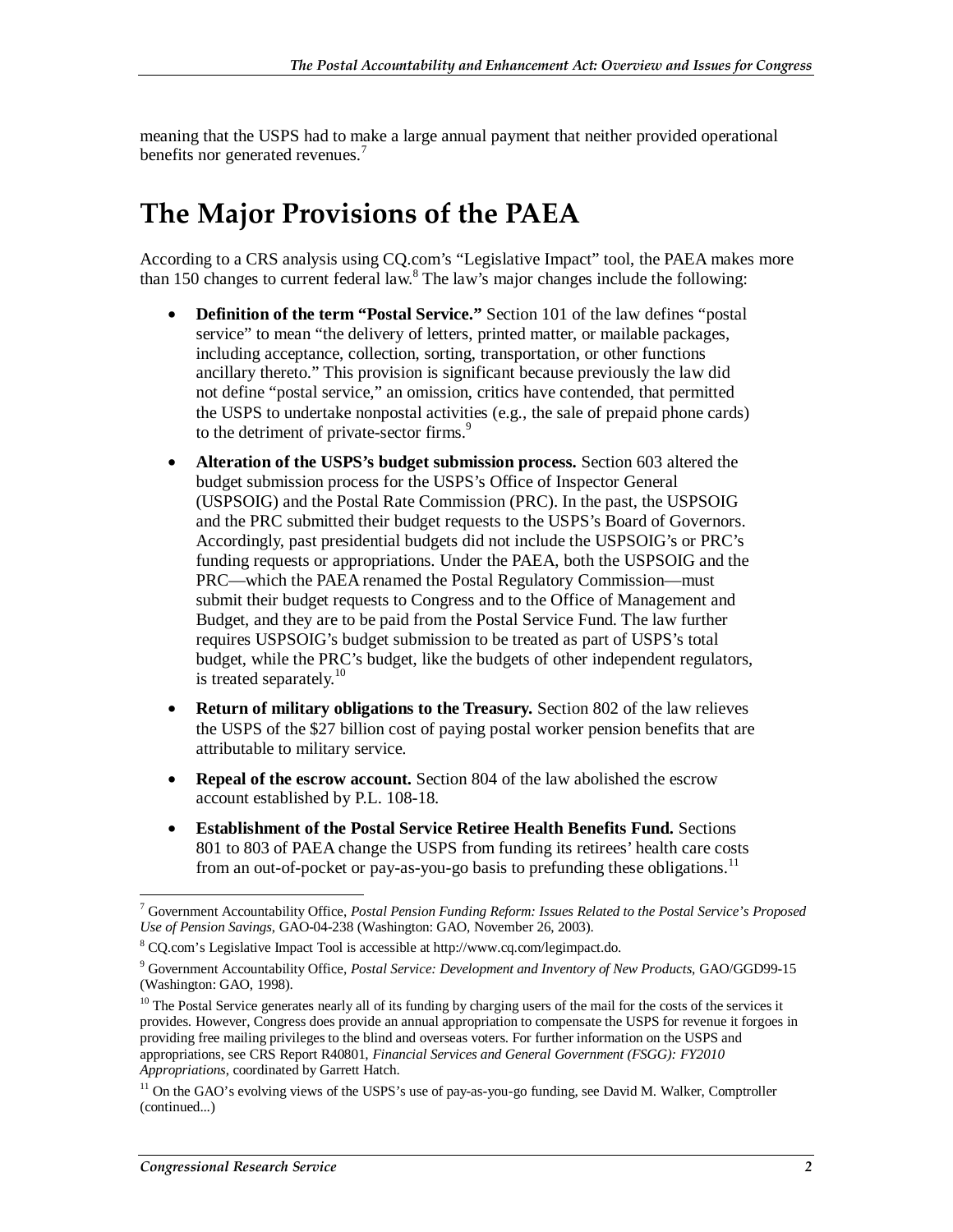To this end, the PAEA requires the USPS to pay more than \$5 billion annually from FY2007 and FY2016 to build up a retirement fund from which both USPS employees and USPS retirees will be paid come  $FY2017<sup>12</sup>$ . The funds previously deposited in the escrow account were used to seed this new fund.

- **A stronger regulator.** Title VI of the law replaces the Postal Rate Commission with the Postal Regulatory Commission (PRC). The new regulator has subpoena power and a broader scope for the regulation of the USPS and the examination of the USPS's activities. For example, the PAEA requires the PRC to curb the USPS's issuance of nonpostal products, and to annually determine the USPS's compliance with the PAEA's requirements.
- **Separation of USPS product types and rate-setting.** Title II of the law divides USPS products into "market-dominant" and "competitive" classes. Marketdominant products include those products and services that the USPS need not compete with the private sector to provide.<sup>13</sup> Market-dominant products include (1) first-class mail letters and sealed parcels, (2) first-class mail cards, (3) periodicals, (4) standard mail, (5) single-piece parcel post, (6) media mail, (7) bound printed matter, (8) library mail, (9) special services, and (10) single-piece international mail. Competitive products include those for which a competitive market exists.<sup>14</sup> They include  $(1)$  priority mail,  $(2)$  expedited mail,  $(3)$  bulk parcel post, (4) bulk international mail, and (5) mailgrams. This separation of products into two types is significant because critics have said that the USPS has used revenues from market-dominant products (e.g., first class mail) to cross-subsidize competitive products (e.g., overnight package delivery). This, they contend, is unfair competition. Under PAEA, the USPS may raise the rates (prices) of products in the market-dominant class by no more than the Consumer Price Index for All Urban Consumers (CPI-U).<sup>15</sup> Prices of products in the competitive class must be based on market-type factors, such as "costs attributable," which Section 202 of the statute defines as "the direct and indirect postal costs attributable to such products through reliably identified causal relationships."
- An expedited rate-setting process. Under the former rate-setting system, the USPS would submit a request to the Postal Rate Commission to raise postage prices that detailed the proposed increases and the justifications for them. This began a quasi-judicial process in which all interested parties, including citizens and business firms, would submit testimony to the commission concerning USPS's proposed postage rates. The Postal Rate Commission would hold a hearing, take testimony from witnesses, and issue a recommended decision, which the USPS's Board of Governors could accept or reject. Frequently, the entire process took more than six months, and the results were difficult to predict.

<sup>(...</sup>continued)

General, Government Accountability Office, "U.S. Postal Service: Accounting for Postretirement Benefits," GAO-02- 916-R, September 12, 2002.

<sup>12</sup> For further information, see CRS Report R40768, *The U.S. Postal Service's Finances and Financial Condition*, by Kevin R. Kosar.

 $^{13}$  E.g., the USPS possesses a legal monopoly over the delivery of first-class mail (18 U.S.C. 1693-1999 and 39 U.S.C. 601).

 $14$  E.g., the USPS must compete with UPS and other private firms in the package delivery business.

<sup>15</sup> On the CPI-U, see CRS Report RL30074, *The Consumer Price Index: A Brief Overview*, by Brian W. Cashell.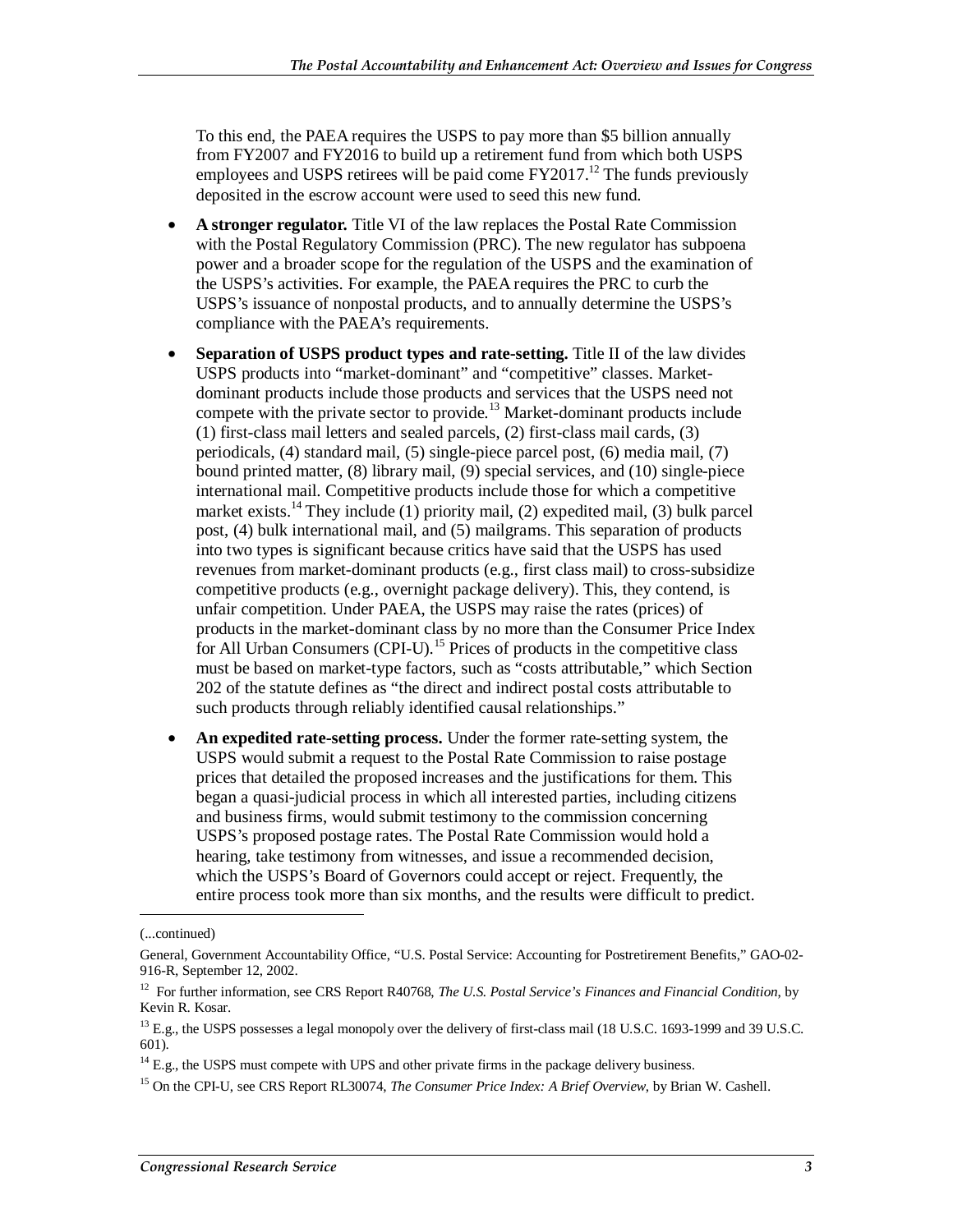The PAEA replaced this process with a less adversarial and more expeditious process that takes less than two months. Now, when the USPS wants to raise postage rates, it files a notice with the PRC, which takes public comments and verifies the proposed rates' compliance with the law.

- **Reform of international mail regulation.** Section 407 of the law clarifies the authority of the Secretary of State to set international postal policy and enter agreements, and requires him/her to apply customs laws equally to private shipments and "shipments of international mail that are competitive products."
- **New qualifications and lengths of terms in office for the USPS's governors.** Section 501 of the PAEA requires that members of the Board of Governors of the USPS "be chosen solely on the basis of their experience in the field of public service, law or accounting or on their demonstrated ability in managing organizations or corporations (in either the public or private sector) of substantial size." Of the nine governors, at least four would have to "be chosen solely on the basis of their demonstrated ability in managing organizations or corporations (in either the public or private sector) that employ at least 50,000 employees." Governors' terms are reduced from nine to seven years.
- **Increased USPS transparency.** Section 204 requires the USPS to release more details on its finances and operations. In its financial reporting, the USPS must provide the same information that private firms provide under Section 4 of the Sarbanes-Oxley Act.<sup>16</sup>
- **GAO study on the USPS's business model.** Section 710 of the PAEA requires the GAO to assess the options for a future business model for the USPS. The GAO is required to deliver its report by January 20, 2011.

### **Possible PAEA Oversight Issues for Congress**

The inherent complexity of lawmaking and the execution thereof invites disagreement and confusion over what a law means. Should agencies interpret a statute based upon the text of the statute alone? Should they consider Congress's intent or try to ascertain the "original understanding" of the statute?<sup>17</sup> Newly enacted statutes can be particularly susceptible to differing interpretations as political actors attempt to implement the statute.

As described earlier, the PAEA made numerous significant changes to U.S. postal law. Because of its length—more than 20,000 words—and complexity, it is not surprising that disagreements concerning implementation of the PAEA have arisen. As the words of the PAEA develop into governmental actions, Congress may mitigate some of the possible negative effects through active oversight of the USPS and the PRC.<sup>18</sup>

<sup>&</sup>lt;u>.</u> 16 On Section 4 of the Sarbanes-Oxley Act, see CRS Report RS22482, *Section 404 of the Sarbanes-Oxley Act of 2002 (Management Assessment of Internal Controls): Current Regulation and Congressional Concerns*, by Michael V. Seitzinger.

<sup>17</sup> For just two of the many different views on statutory interpretation, see Antonin Scalia, *A Matter of Interpretation: Federal Courts and the Law* (Princeton, N.J.: Princeton University Press, 1997); and Paul Brest, "The Misconceived Quest for the Original Understanding," 60 *Boston University Law Review* (1980)*,* pp. 204-238.

<sup>&</sup>lt;sup>18</sup> For example, if the USPS takes an action that Congress believes is outside the scope of its authority and Congress (continued...)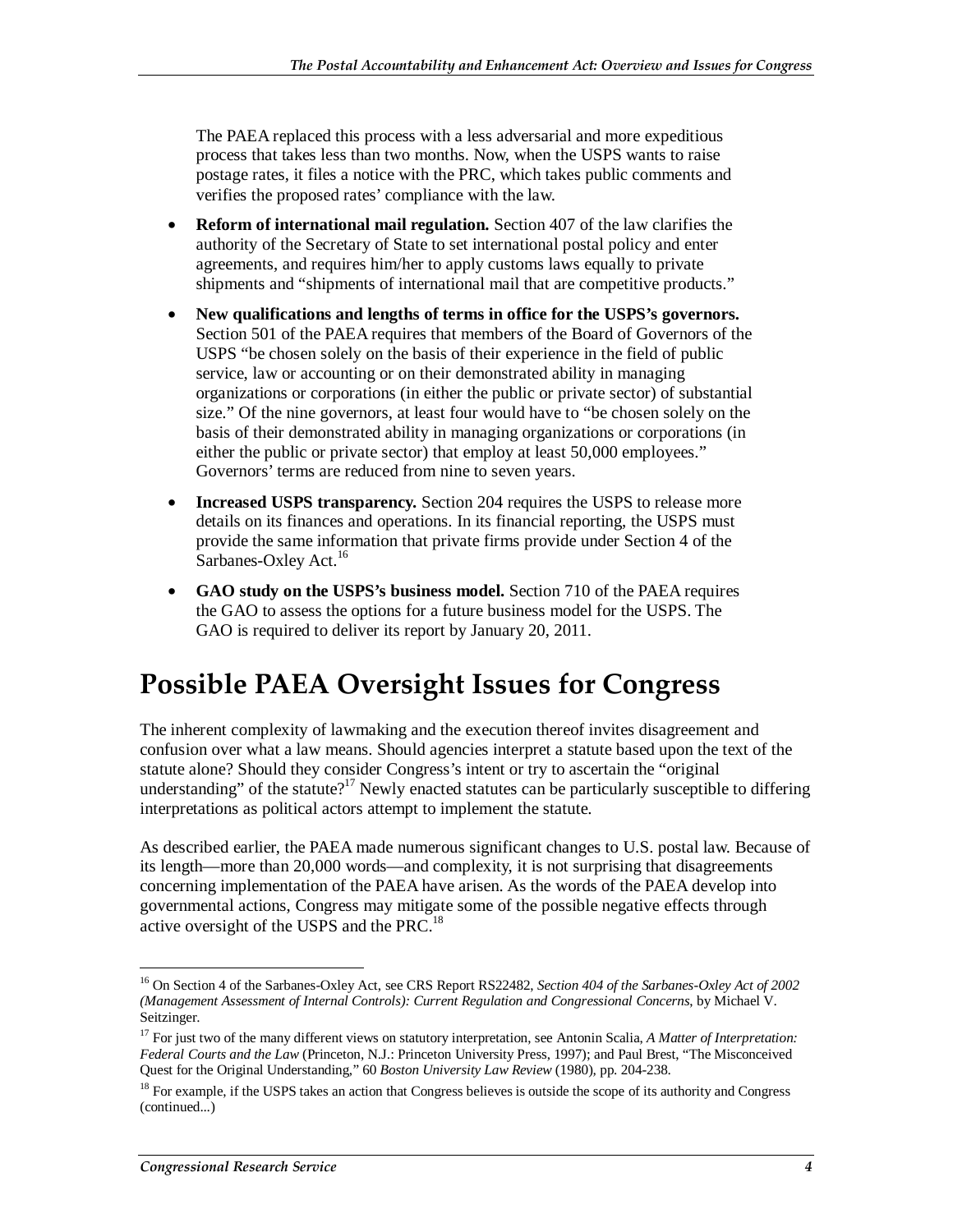### **Possible Executive Branch Concerns about the PAEA**

To date, it is unclear if the administration of President Barack Obama has any concerns regarding the implementation of the PAEA.

However, his predecessor, President George W. Bush, did issue a signing statement that addressed a number of sections of PAEA, often in the context of the separation of powers. These include the following. $19$ 

- Section 205 permits "any interested person (including an officer of the Postal Regulatory Commission representing the interests of the general public)" to "lodge a complaint" with the PRC. The statement said the executive branch shall construe this portion of the statute "not to authorize an officer or agency within the executive branch to institute proceedings in Federal court against the Postal Regulatory Commission."
- Section 404 establishes 39 U.S.C. 409(h), which limits the circumstances under which the Department of Justice may represent the Postal Service in legal cases. The signing statement declared that the executive branch "shall construe subsection 409(h) of title 39 ... which relates to legal representation for an element of the executive branch, in a manner consistent with the constitutional authority of the President to supervise the unitary executive branch and to take care that the laws be faithfully executed."
- Section 405 of the statute amends 39 U.S.C. 407 so that the "Secretary of State" shall be responsible for formulation, coordination, and oversight of foreign policy related to international postal services and other international delivery services," and Section 405 places certain limitations on the Secretary's powers to conclude treaties. Section 405 also places requirements upon the Secretary (e.g., the Secretary must "coordinate with other agencies as appropriate" in carrying out his or her responsibilities). The signing statement said that the executive branch shall construe this portion of the statute "in a manner consistent with the President's constitutional authority to conduct the Nation's foreign affairs, including the authority to determine which officers shall negotiate for the United States and toward what objectives, to make treaties by and with the advice and consent of the Senate, and to supervise the unitary executive branch."
- Subsections  $501(a)$  and  $601(a)$  established 39 U.S.C. 202(a) and  $502(a)$ , which set the qualification requirements for members of the Board of Governors. The signing statement declared that this "purport[s] to limit the qualifications of the pool of persons from whom the President may select appointees." The executive branch, it continued, shall interpret this portion of the statute "in a manner consistent with the Appointments Clause of the Constitution."

1

<sup>(...</sup>continued)

does not take issue with it, this action may later be viewed as a "precedent" that justifies future, similar actions.

<sup>&</sup>lt;sup>19</sup> George W. Bush, "President's Statement on H.R. 6407, the 'Postal Accountability and Enhancement Act," December 20, 2006, at http://georgewbush-whitehouse.archives.gov/news/releases/2006/12/20061220-6.html. On presidential signing statements, see CRS Report RL33667, *Presidential Signing Statements: Constitutional and Institutional Implications*, by T. J. Halstead.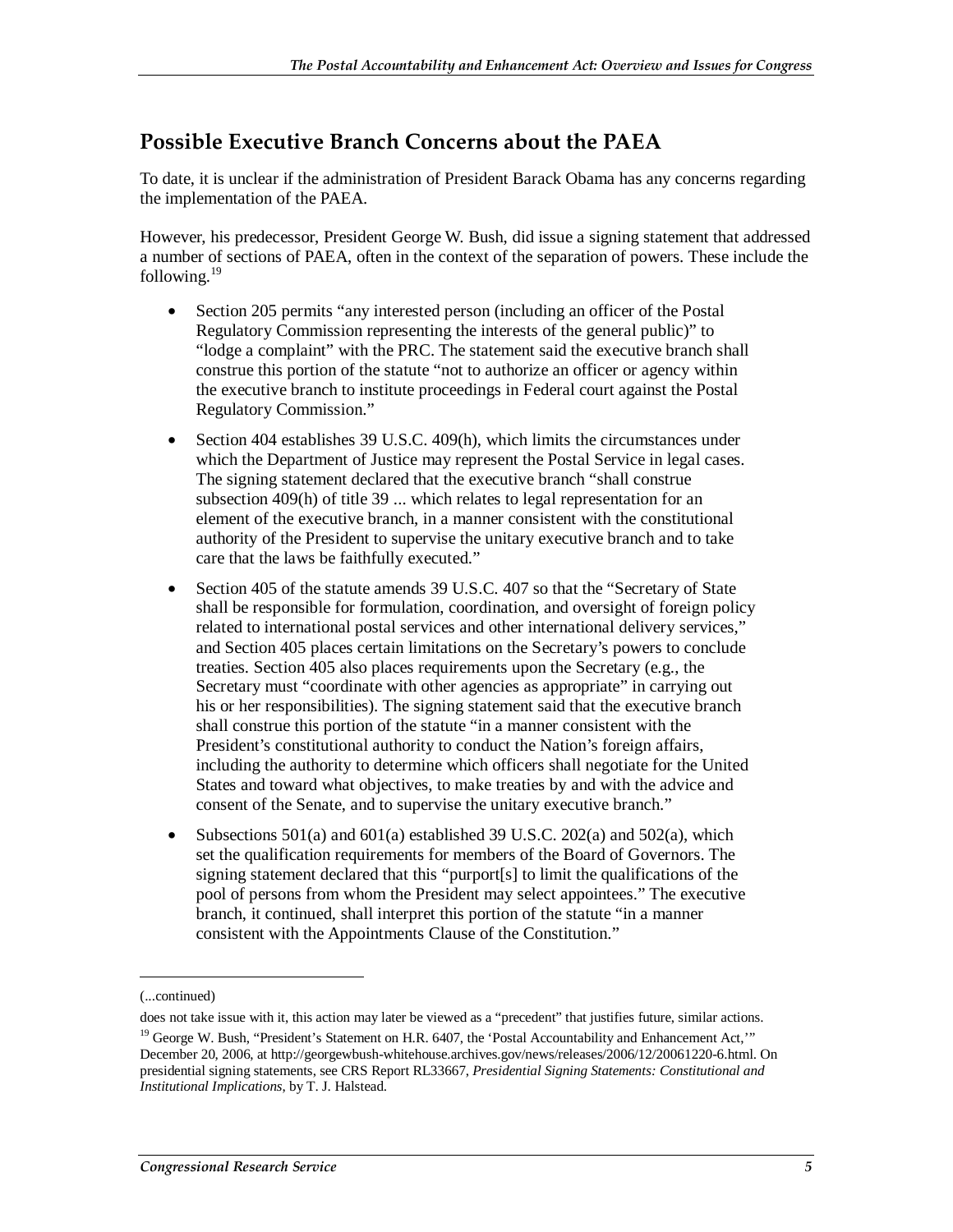- Subsection 605(c) requires the appointment of an inspector general within 180 days of the enactment of the statute. The signing statement said that the "executive branch shall also construe as advisory the purported deadline in subsection  $605(c)$  ... as is consistent with the Appointments Clause."
- As enacted by Subsection 1010(e) of the act, 39 U.S.C. 404(c) requires the USPS to "maintain one or more classes of mail for the transmission of letters sealed against inspection." It prohibits the opening of such mail "except under authority of a search warrant authorized by law, or by an officer or employee of the Postal Service for the sole purpose of determining an address at which the letter can be delivered, or pursuant to the authorization of the addressee." The signing statement declared that the executive branch will interpret this prohibition "in a manner consistent ... with the need to conduct searches in exigent circumstances ... and the need for physical searches specifically authorized by law for foreign intelligence collection."20
- Subsection 504(d) and Section 2009 of Title 39, as amended by Section 603 of the act, and Sections 701(a)(2), 702(b), 703(b), 708(b), and 709(b)(2) of the statute, require the PRC to provide budget requests and assorted reports to Congress. The signing statement said that the executive branch shall construe the "provisions ... that call for executive branch officials to submit legislative recommendations to the Congress in a manner consistent with the constitutional authority of the President to supervise the unitary executive branch and to recommend for congressional consideration such measures as the President shall judge necessary and expedient."

Taken as a whole, then, the signing statement's individual contentions amount to a defense of executive branch authorities against perceived or possible legislative encroachments. Congress may wish to consider the merits of these executive branch claims and query the current administration to see if it shares these views.

### **The Role and Performance of the Postal Regulatory Commission**

PAEA replaced the Postal Rate Commission with the Postal Regulatory Commission. This new regulatory agency has both greater powers and greater duties than its predecessor. To date, the PRC has completed numerous tasks that were integral to executing PAEA's objectives, such as:

- establishing "a modern system for regulating rates and classes for marketdominant products";
- "further defining" the term "workshare discount," which refers to postage discounts provided to mailers for the presorting, pre-barcoding, handling, or transportation of mail;
- promulgating "regulations to ... prohibit the subsidization of competitive products by market-dominant products"; and

<sup>-</sup> $20$  During the 110<sup>th</sup> Congress, S.Res. 22 was introduced in the Senate on January 10, 2007. It resolved that the act did "not grant Federal law enforcement officials any new authority to open domestic mail" and that the Senate reaffirmed "the constitutional and statutory protections accorded sealed domestic mail." S.Res. 22 was placed on the Senate legislative calendar but Congress took no further action on the resolution.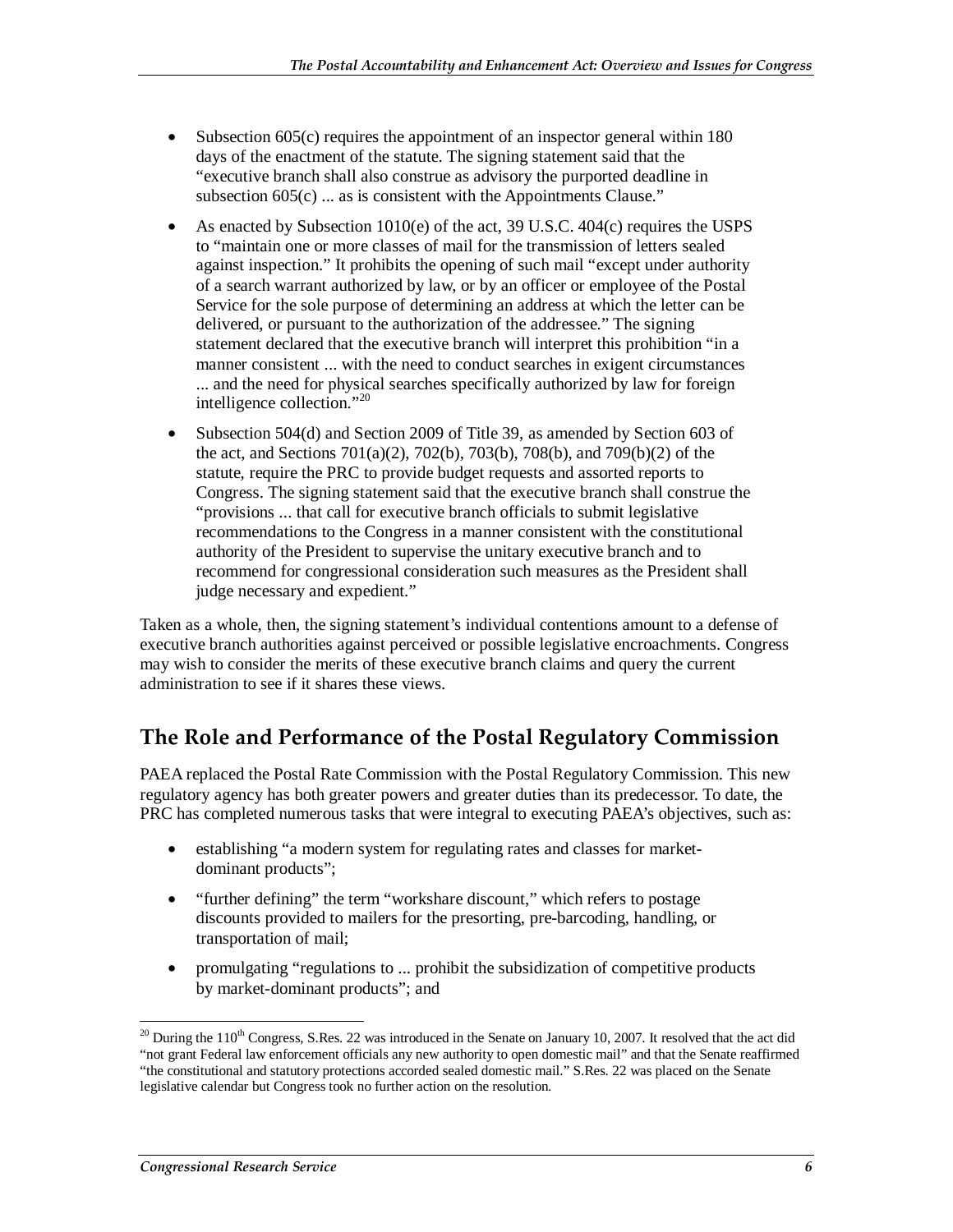• prescribing "the content and form" of the annual reports USPS must issue.<sup>21</sup>

The PRC also has conducted annual determinations of the USPS's compliance with PAEA, and issued numerous opinions on USPS proposals to alter rates, products, and services.<sup>22</sup> Currently, the PRC is considering the USPS's proposed closure of more than 200 post office branches and stations.<sup>23</sup> The PRC also is encouraging a "national conversation on the future of mail and hardcopy communications in the United States,"<sup>24</sup> and its chairman, Ruth W. Goldway, has urged the Postal Service to adopt an electrical vehicle fleet.<sup>25</sup>

Congress has held at least a half dozen hearings on the USPS since enactment of the PAEA—one of which focused on implementation of PAEA and the role of the PRC.<sup>26</sup> However, in order to assess the PRC's development as an agency and to further understand the directions in which the PRC is developing, Congress may wish to examine the PRC's actions since the enactment of the PAEA, review its annual expenditures, and confer with its commissioners and employees.

#### **The Funding of the Postal Service Retiree Health Benefits Fund**

After generating modest profits from FY2004 through FY2006, the USPS lost \$5.3 billion in FY2007, \$2.8 billion in FY2008, and \$3.8 billion in FY2009.<sup>27</sup> Were it not for congressional action to reduce a statutorily required retiree health benefits payment (see below), the USPS would have lost \$7.8 billion in FY2009.

The USPS's financial losses resulted from declining operating revenues and significantly increased operating costs, the latter of which was largely the effect of the PAEA's requirement that the USPS prefund its future retirees' health benefits.<sup>28</sup> Section 803 of the act established a 10-

-

 $21$  These objectives are in Sections 201, 201, 202, and 204.

<sup>22</sup> For example, see Postal Regulatory Commission, *Postal Regulatory Commission: Annual Compliance Determination* (Washington: PRC, March 30, 2009), at http://www.prc.gov/Docs/62/62784/ACD%20Report\_2008\_FINAL.pdf. The PRC's opinions are available at http://www.prc.gov/prc-pages/library/opinions.aspx?view=opinions.

<sup>23</sup> See CRS Report R40719, *Post Office and Retail Postal Facility Closures: Overview and Issues for Congress*, by Kevin R. Kosar.

<sup>&</sup>lt;sup>24</sup> Ruth W. Goldway, Chairman, Postal Regulatory Commission, letter [undated], at http://www.prc.gov/PRC-DOCS/ UploadedDocuments/Conversation%20on%20the%20Future%20of%20the%20Mail.pdf; and Ruth W. Goldway, Chairman, Postal Regulatory Commission, statement, U.S. Congress, House Committee on Oversight and Government Reform, Subcommittee on Federal Workforce, Postal Service, and District of Columbia, *Adapting the Postal Service to a Changing World*, hearing,  $111<sup>th</sup> Congress, 1<sup>st</sup> sess., November 5, 2009, p. 9, at <http://www.prc.gov/prec-docs/home/>$ whatsnew/House%20Testimony%20Chairman%20Goldway\_310.pdf.

<sup>25</sup> Ruth W. Goldway, "Plugging in the Postal Service," *New York Times*, February 9, 2002, at http://www.nytimes.com/ 2009/02/10/opinion/10goldway.html.

<sup>&</sup>lt;sup>26</sup> U.S. Congress, Senate Committee on Homeland Security and Governmental Affairs, Subcommittee on Federal Financial Management, Government Information, Federal Services, and International Security, *The Road Ahead: Implementing Postal Reform*, hearing, 110<sup>th</sup> Cong., 1<sup>st</sup> sess., S. Hrg. 110-340, April 19, 2007, at http://frwebgate.access.gpo.gov/cgi-bin/getdoc.cgi?dbname=110\_senate\_hearings&docid=f:35526.pdf.

 $^{27}$  U.S. Postal Service, "Form 10-K," November 16, 2009, p. 12, at http://www.usps.com/financials/\_pdf/ FY\_2009\_10K\_Report\_Final.pdf.

<sup>28</sup> On the USPS's financial condition and possible options for improvement, see CRS Report R40768, *The U.S. Postal Service's Finances and Financial Condition*, by Kevin R. Kosar.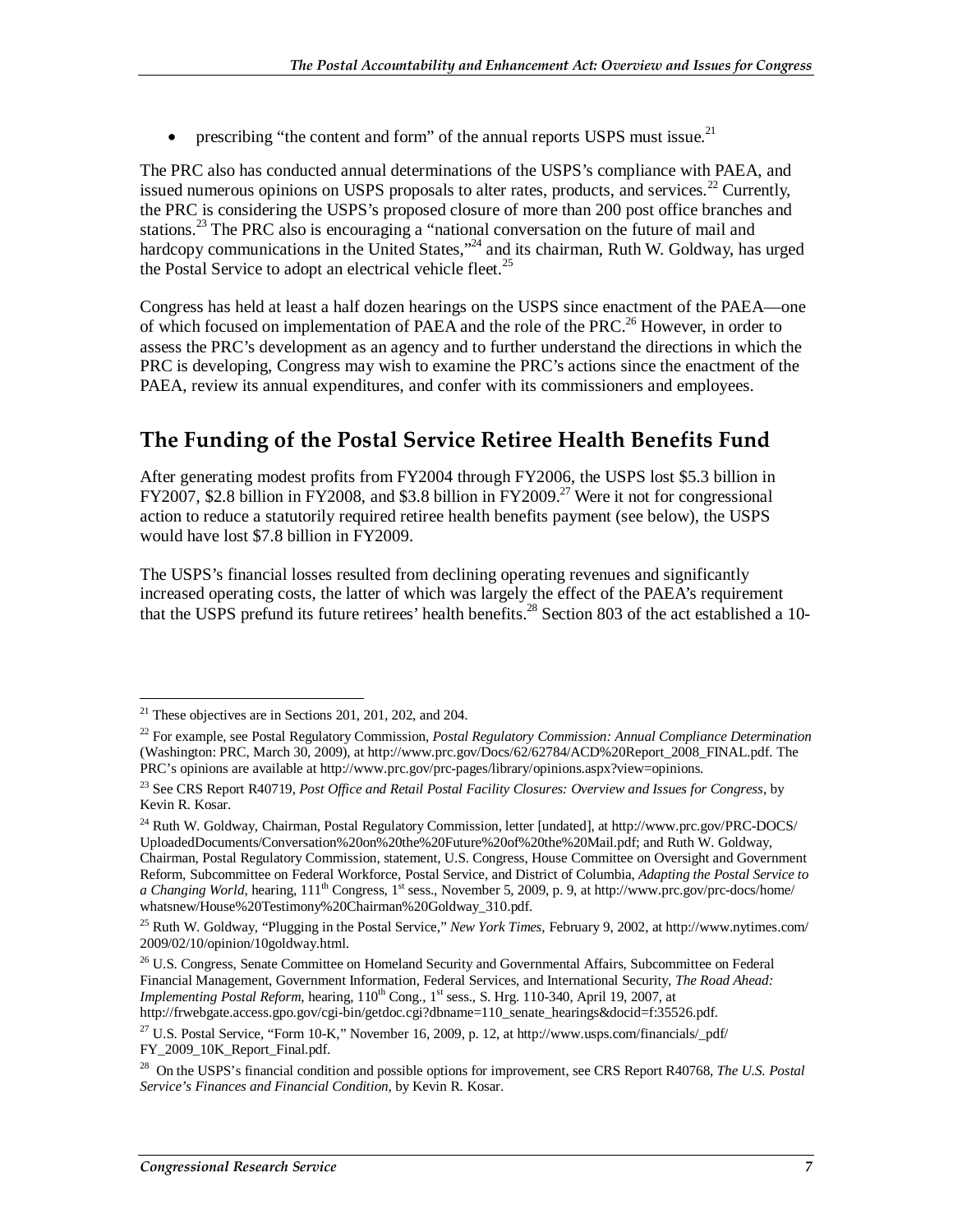year payment schedule to greatly reduce the size of the USPS's future retiree health benefits obligation (Table 1).<sup>29</sup>

| <b>Fiscal Year</b> | <b>Payment (billions)</b> |
|--------------------|---------------------------|
| 2007               | \$5.4                     |
| 2008               | \$5.6                     |
| 2009               | \$5.4                     |
| 2010               | \$5.5                     |
| 2011               | \$5.5                     |
| 2012               | \$5.6                     |
| 2013               | \$5.6                     |
| 2014               | \$5.7                     |
| 2015               | \$5.7                     |
| 2016               | \$5.8                     |

**Table 1. Postal Service Retiree Health Benefits Fund Payments Under PAEA** 

**Source:** Postal Accountability and Enhancement Act (P.L. 109-435, Sec. 803; 120 Stat. 3251-3252).

**Note:** The table reflects the FY2009 payment due prior to congressional amendment (P.L. 111-68, Sec. 164).

In August 2009, Postmaster General John Potter warned that the USPS might end FY2009 with a cash shortage of up to \$700 million.<sup>30</sup> The USPS would not, he noted, be able to pay the full \$5.4 billion to the Retiree Health Benefits Fund that was due on September 30, 2009.

On September 30, 2009, Congress provided immediate relief to the USPS's financial duress in Section 164 of H.R. 2918, the Legislative Branch Appropriations Act [of] 2010. President Obama signed the bill into law (P.L. 111-68) the next day. Section 164 of the act reduced the USPS's FY2009 payment to the Retiree Health Benefits Fund from \$5.4 billion to \$1.4 billion. The USPS does not escape payment of the \$4 billion; rather, Section 164 includes that \$4 billion in the obligation to be amortized after FY2016.

As **Table 1** indicates, the USPS has to make seven more PAEA-mandated future retiree health benefits payments from FY2010 through FY2016. These remaining payments average more than \$5.6 billion per year and amount to \$39.4 billion.

Both the PRC and the U.S. Postal Service Office of Inspector General have issued reports that suggest that the PAEA payment schedule for future retiree health benefits is too aggressive.<sup>31</sup> The

<sup>-</sup> $29$  In FY2017, any remaining retiree health benefits obligation will be amortized over a 40-year period. The USPS then would make only one annual, out-of-pocket payment to the Postal Service Retiree Health Benefits Fund. The USPS would cease paying current retirees' health benefits from the Postal Service Fund, and instead pay it from the Retiree Health Benefits Fund.

<sup>&</sup>lt;sup>30</sup> Statement of John Potter, Postmaster General, U.S. Postal Service, in U.S. Congress, Senate Committee on Homeland Security and Governmental Affairs, Subcommittee on Federal Financial Management, Government Information, Federal Services, and International Security, *The U.S. Postal Service in Crisis*, hearing, 111<sup>th</sup> Congress, 1<sup>st</sup> sess., August 6, 2009, p. 3, at http://hsgac.senate.gov/public/index.cfm?FuseAction=Files.View&FileStore\_id= e4c1bd6c-.

<sup>31</sup> U.S. Postal Service Inspector General, *Final Management Advisory Report—Estimates of Postal Service Liability for*  (continued...)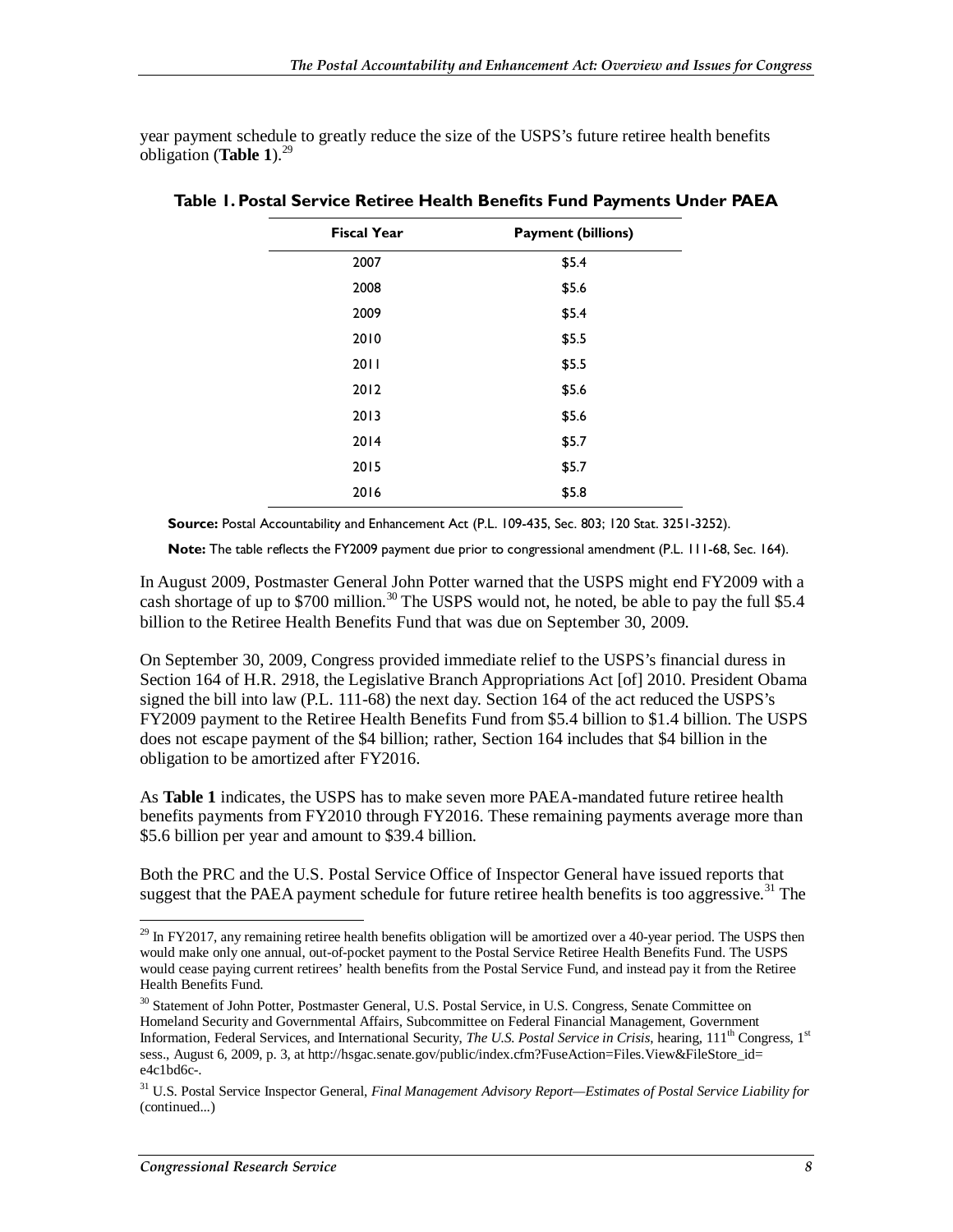PRC estimated that the USPS should pay \$3.4 billion per year, while the USPSOIG has said that the USPS should pay \$1.6 billion per year through 2016 to fund its obligations.<sup>32</sup> In light of this, Congress may wish to reassess the PAEA's payment schedule and the differing calculations of the USPS's obligation.

Additionally, confusion arose in September 2009 when the USPS appeared unable to make the full FY2009 payment to the Retiree Health Benefits Fund.<sup>33</sup> The PAEA does not say what occurs in such an instance. Congress may wish to address this matter by considering building in consequences or a mechanism for missed or less-than-full payments, such as the automatic rollover of a shortfall into a subsequent fiscal year's scheduled payment.

#### **Non-Retail Facility Closures: Public Notification and Input**

The PAEA's Section 302 addresses the surfeit of USPS non-retail facilities.<sup>34</sup> The law states:

Congress finds that—

(A) the Postal Service has more than 400 logistics facilities, separate from its post office network;

(B) ... the Postal Service has more facilities than it needs and the streamlining of this distribution network can pave the way for the potential consolidation of sorting facilities and the elimination of excess costs;

(C) the Postal Service has always revised its distribution network to meet changing conditions and is best suited to address its operational needs; and

(D) Congress strongly encourages the Postal Service to—

(i) expeditiously move forward in its streamlining efforts; and

(ii) keep unions, management associations, and local elected officials informed as an essential part of this effort and abide by any procedural requirements contained in the national bargaining agreements.

1

<sup>(...</sup>continued)

*Retiree Health Care Benefits*, Report No. ESS-MA-09-001(R) (Washington: USPOIG, July 22, 2009), at http://www.uspsoig.gov/foia\_files/ESS-MA-09-001R.pdf; and Postal Regulatory Commission, *Postal Regulatory Commission Review of Retiree Health Benefit Fund Liability as Calculated by Office of Personnel Management and U.S. Postal Service Office of Inspector General* (Washington: PRC, July 30, 2009), at http://www.prc.gov/Docs/63/ 63987/Retiree%20Health%20Fund%20Study\_109.pdf. Recently, the PRC chairman suggested that Congress may wish to recalculate the USPS's long-term obligation and the payment schedule. See Ruth W. Goldway, Chairman, Postal Regulatory Commission, statement, U.S. Congress, House Committee on Oversight and Government Reform, Subcommittee on Federal Workforce, Postal Service, and District of Columbia, *Adapting the Postal Service to a Changing World*, pp. 6-7.

<sup>32</sup> For an overview of this topic, see CRS Report R40768, *The U.S. Postal Service's Finances and Financial Condition*, by Kevin R. Kosar.

<sup>33</sup> Gregg Carlstrom and Rebecca Neal, "What Happens if USPS Misses Trust Fund Payment? No One Knows," *Federal Times*, September 28, 2009, p. 5.

<sup>&</sup>lt;sup>34</sup> As used in this report, "non-retail facilities" refer to those USPS facilities that are not do serve the public directly (as compared with retail facilities—post offices, postal stations and branches, etc.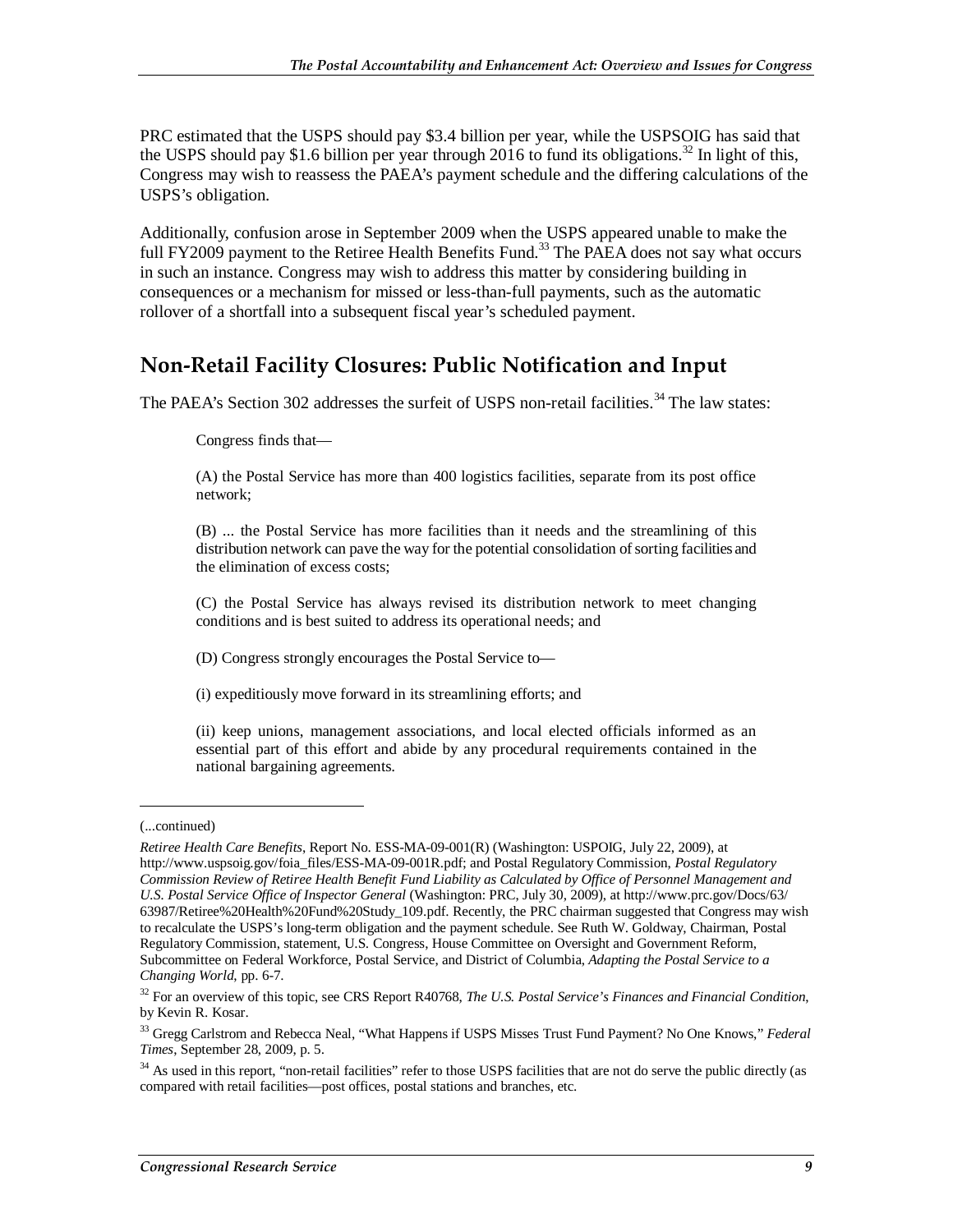In the move to reduce the number of these facilities, Section  $302(c)(1)$  of the PAEA requires the USPS to produce a facilities plan that includes the

procedures that the Postal Service will use to—

(i) provide adequate public notice to communities potentially affected by a proposed rationalization decision;

(ii) make available information regarding any service changes in the affected communities, any other effects on customers, any effects on postal employees, and any cost savings;

(iii) afford affected persons ample opportunity to provide input on the decision; and

(iv) take such comments into account in making a final decision.

Section  $302(c)(5)$  forbids the USPS from closing or consolidating "any processing or logistics facilities without using procedures for public notice and input consistent with those described [above]."

The USPS published its facilities plan in June 2008.<sup>35</sup> The plan neither lists all the types of processing and logistics facilities that exist nor provides public notice and input for closing them.<sup>36</sup> The USPS's plan only provides public input processes in its section on area mail processing closures.<sup>37</sup> As noted above, the PAEA's Section 302 states that the USPS must devise and employ public notification and input processes prior to the closure of all "processing and logistics facilities." Yet the USPS has been criticized for closing some types of non-retail facilities without following the PAEA-required processes.<sup>38</sup>

Congress may wish to examine whether there is a discrepancy between Section 302 of PAEA and current USPS practices, and whether the PRC has the jurisdiction and authority to enforce Section 302.

### **The USPS's Authority to Provide Nonpostal Products and Services and the Viability of the USPS's Business Model**

As noted above, Section 101 of the PAEA defined "postal service" to mean "the delivery of letters, printed matter, or mailable packages, including acceptance, collection, sorting, transportation, or other functions ancillary thereto." Section 102(c)(2) of the law did permit the

<sup>-</sup>35 U.S. Postal Service, *United States Postal Service § 302 Network Plan* (Washington: USPS, June 2008), at http://www.usps.com/postallaw/\_pdf/PostalServiceNetworkPlan.pdf.

<sup>&</sup>lt;sup>36</sup> It is unclear how many types of these USPS facilities exist. A 2006 USPS PowerPoint presentation mentioned many types of facilities, such as bulk mail centers, airport mail centers, remote encoding centers, international service centers, logistics and distribution centers, and customer service facilities. Paul Vogel, Vice President, Network Operations Management, U.S Postal Service, "USPS Networks," February 16, 2006, p. 15.

<sup>37</sup> U.S. Postal Service, *United States Postal Service § 302 Network Plan*, pp. 28-29.

<sup>&</sup>lt;sup>38</sup> Rep. Robert E. Andrews has criticized the USPS for proposing the closure of the Philadelphia Logistics and Distribution Center "without even notifying the public at the outset of their plan." Rep. Robert E. Andrews, press release, "Decision to Close Swedesboro Mail Facility Requires More Detail," November 6, 2009, at http://www.house.gov/list/hearing/nj01\_andrews/11\_11\_09.html.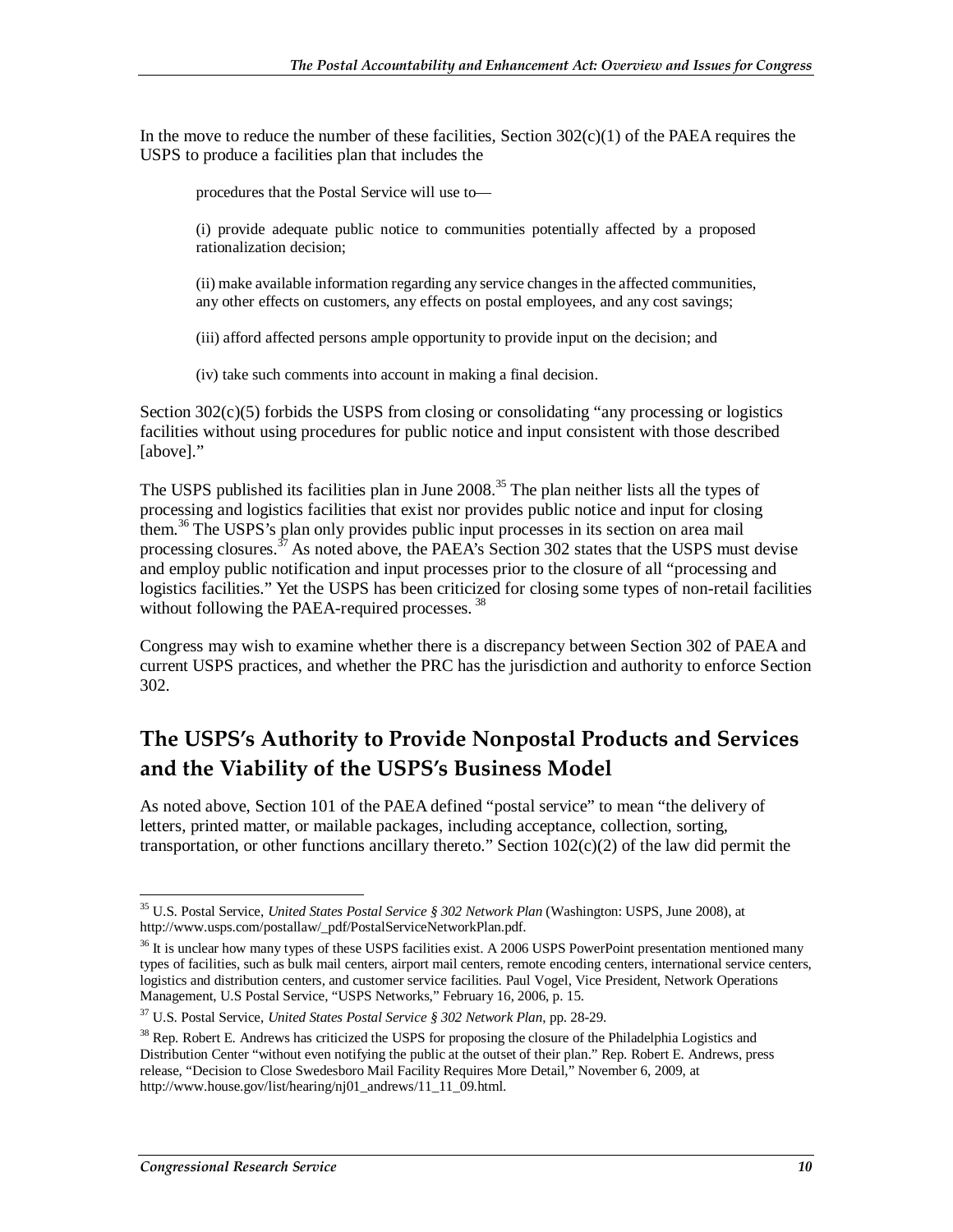USPS to continue providing the types of nonpostal services (e.g., photocopy and notary services) it had been providing prior to January 1, 2006. However, Section  $102(c)(3)$  required the PRC to

review each nonpostal service offered by the Postal Service ... [to] determine whether that nonpostal service shall continue, taking into account—

(A) the public need for the service; and

(B) the ability of the private sector to meet the public need for the service.

Section  $102(c)(4)$  mandated that "[a]ny nonpostal service not determined to be continued by the Postal Regulatory Commission [under Section 102(c)(3)] shall terminate." Additionally, PAEA's Section  $102(c)(5)$  required that when the PRC authorized the USPS to sell a nonpostal service, the PRC had to designate whether the service would be priced and regulated as a market-dominant product, a competitive product, or an experimental product.

Taken as a whole, then, the PAEA's Section 102 aimed to direct the USPS to provide postal services and to refrain from offering new nonpostal services.

Since the enactment of the PAEA, this latter objective has come into question. As mail volumes and revenues have dropped, the USPS has sought ways to increase its postal product and services revenues.<sup>39</sup> In May 2009, the USPS proposed holding a "summer sale" that would give reduced postage prices to mailers who had sent over 1 million mail pieces in a six-month period. (The PRC promptly approved this proposal, and the USPS held the sale.)<sup>40</sup> Five months later, the USPS announced it would begin selling Hallmark greeting cards at some of its retail postal facilities.<sup>41</sup> (The PRC previously had approved greeting card sales.)

However, the USPS has said that these steps are not sufficient, and that it would like to be given greater authority to sell new nonpostal services. For example, Postmaster General John Potter testified before the Senate Subcommittee on Federal Financial Management, Government Information, Federal Services, and International Security that:

we are simply unable to generate the revenue necessary to support our retail and delivery network at their current size.... Other national [postal services] complement their traditional offerings with banking, cell phone, logistics, and other services to generate the income necessary to offset the costs of their universal service obligation—costs that cannot be met solely by the price of postage.

<sup>-</sup> $39$  Congress recently held a hearing to examine these activities. U.S. Congress, House Committee on Oversight and Government Reform, Subcommittee on Federal Workforce, Postal Service, and the District of Columbia, *More Than Stamps: Adapting the Postal Service to a Changing World*, hearing, 111<sup>th</sup> Cong., 1<sup>st</sup> sess., November 5, 2009. The GAO provided testimony that included a preliminary review of the USPS's efforts to increase postal product revenue. Government Accountability Office, *U.S. Postal Service: Financial Challenges Continue, with Relatively Limited Results from Recent Revenue-Generation Efforts*, GAO-10-191T (Washington: GAO, November 5, 2009), pp. 6-7.

<sup>40</sup> Postal Regulatory Commission, "PRC approves USPS "Summer Sale" Rates Proposal," press release, PRC approves USPS "Summer Sale" Rates Proposal, June 4, 2009, at http://www.prc.gov/prc-docs/Newsroom/PressReleases/ PRC%20approves%20USPS%20Summer%20Sale%20proposal\_16.pdf.

<sup>&</sup>lt;sup>41</sup> U.S. Postal Service, "Greetings and Salutations from a Post Office Near You: Postal Service Offering Greeting Cards," press release, October 29, 2009, at http://www.usps.com/communications/newsroom/2009/pr09\_090.htm; and Postal Regulatory Commission, *Review of Nonpostal Services Under the Postal Accountability and Enhancement Act* (Washington: PRC, December 19, 2008), pp. 34-35, at http://www.prc.gov/Docs/61/61647/Order\_No\_154.pdf.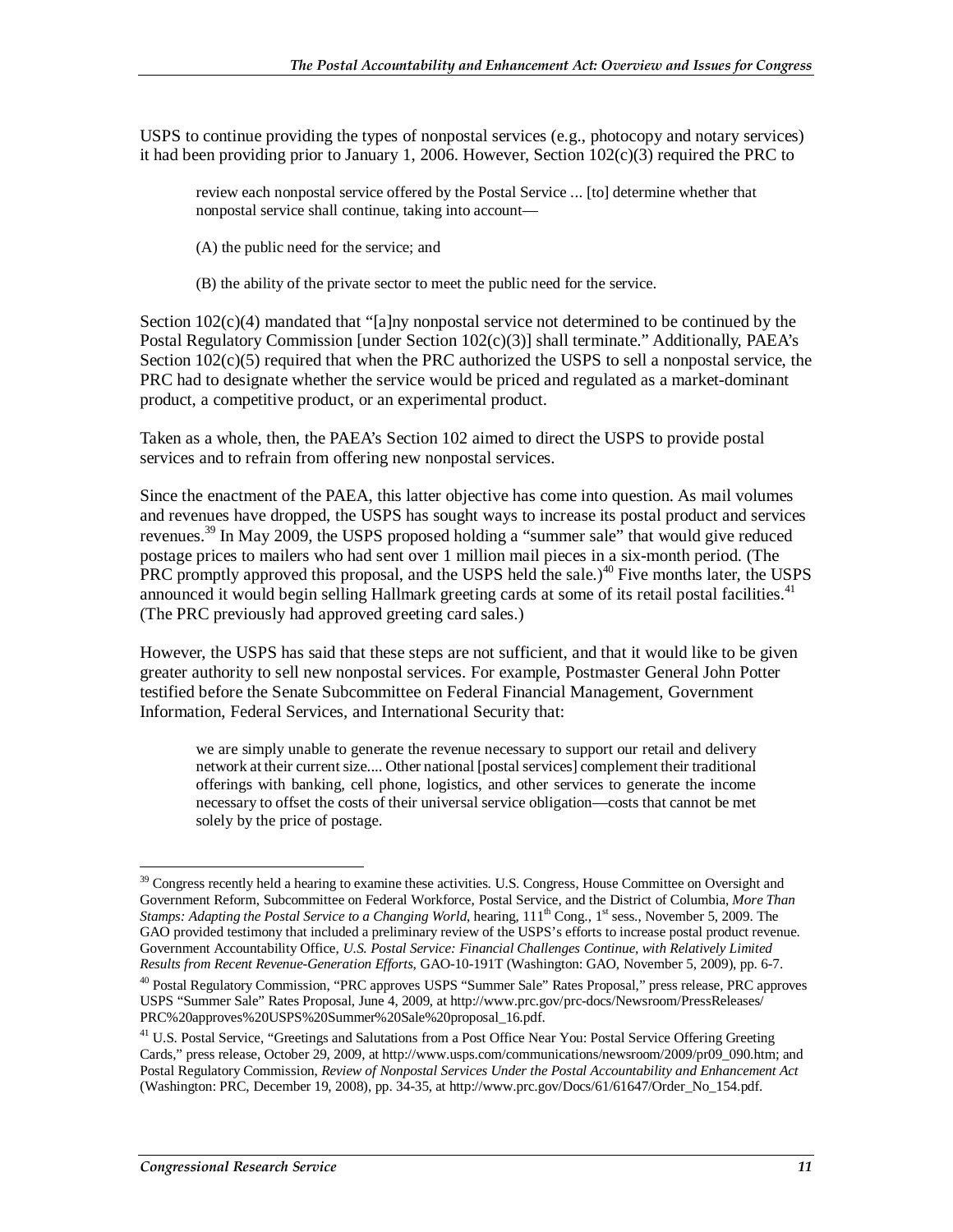[W]e believe the time has come to allow the Postal Service to introduce new lines of business at its retail facilities.... This change is only possible with the concurrence of Congress through new legislation, and we ask for your consideration in this regard.<sup>42</sup>

The USPS argument for the need for greater authority to sell nonpostal services rests on a broader argument—that the USPS's business model is "broken." Just four months after the enactment of the PAEA, Postmaster General Potter testified before Congress that,

[u]nfortunately, significant changes in the communications and delivery markets have made continued success under the original law problematic. That is why our Nation is fortunate that so many have recognized this and acted to preserve affordable, universal Postal services.

I appreciate the efforts of this committee, both houses of Congress, Comptroller General David Walker, the administration, and the President's Commission on the U.S. Postal Service. It is my hope that 30 years from today a future Postmaster General will sit at this table and report on the progress made possible by the Postal Accountability and Enhancement Act of 2006.

Unfortunately, our business model remains broken, even with the positive pricing and product changes in the new law. With the diversion of messages and transactions to the Internet from the mail, we can no longer depend on printed volume growing at a rate sufficient to produce the revenue needed to cover the costs of an ever-expanding delivery network.<sup>43</sup>

Recently, this argument has been reiterated by the USPS's chief financial officer, Joseph Corbett, who said the USPS's "business model, quite frankly, is broken. It doesn't work for a decliningvolume scenario."<sup>44</sup>

The argument that the USPS's business model is "broken" and cannot cover its operating costs without being allowed to enter nonpostal lines of business appears to rest on a fundamental assumption: that over the long run the USPS's operating costs will continue to outstrip its operating revenues in perpetuity; 45 and that this lag of revenue growth behind cost growth is the result of declining mail volumes (and the resultant revenues).<sup>46</sup> Hence, the need for the USPS to reap revenues by offering new nonpostal services.

<u>.</u>

<sup>&</sup>lt;sup>42</sup> Statement of John Potter, Postmaster General, U.S. Postal Service, in U.S. Congress, Senate Committee on Homeland Security and Governmental Affairs, Subcommittee on Federal Financial Management, Government Information, Federal Services, and International Security, *The U.S. Postal Service in Crisis*, pp. 9-10. See also Statement of Robert F. Bernstock, President, Shipping and Mailing Services, U.S. Postal Service, in U.S. Congress, House Committee on Oversight and Government Reform, Subcommittee on Federal Workforce, Postal Service, and the District of Columbia, *More Than Stamps: Adapting the Postal Service to a Changing World*.

<sup>&</sup>lt;sup>43</sup> Statement of John E. Potter, Postmaster General, U.S. Postal Service, in U.S. Congress, House Committee on Oversight and Government Reform, Subcommittee on Federal Workforce, Postal Service, and the District of Columbia, *The U.S. Postal Service: 101*, hearing,  $110^{th}$  Congress,  $1^{st}$  sess., April 17, 2007, p. 14.

<sup>44</sup> Ed O'Keefe, "USPS Loses \$3.8 Billion for Year as Volume Falls," *Washington Post*, November 17, 2009, p. A29.

<sup>&</sup>lt;sup>45</sup> In August 2009, the USPS said that were it not for the PAEA's "oppressive" Retiree Health Benefits Funding payment schedule, it would not have run large deficits during the recent economic slowdown. Statement of John Potter, Postmaster General, U.S. Postal Service, in U.S. Congress, Senate Committee on Homeland Security and Governmental Affairs, Subcommittee on Federal Financial Management, Government Information, Federal Services, and International Security, *The U.S. Postal Service in Crisis*, hearing, 111<sup>th</sup> Congress, 1<sup>st</sup> sess., August 6, 2009, pp. 10-11.

<sup>&</sup>lt;sup>46</sup> The USPS said that it is predicting further mail volume declines of 10 to 15 billion mail pieces in FY2010. However, (continued...)